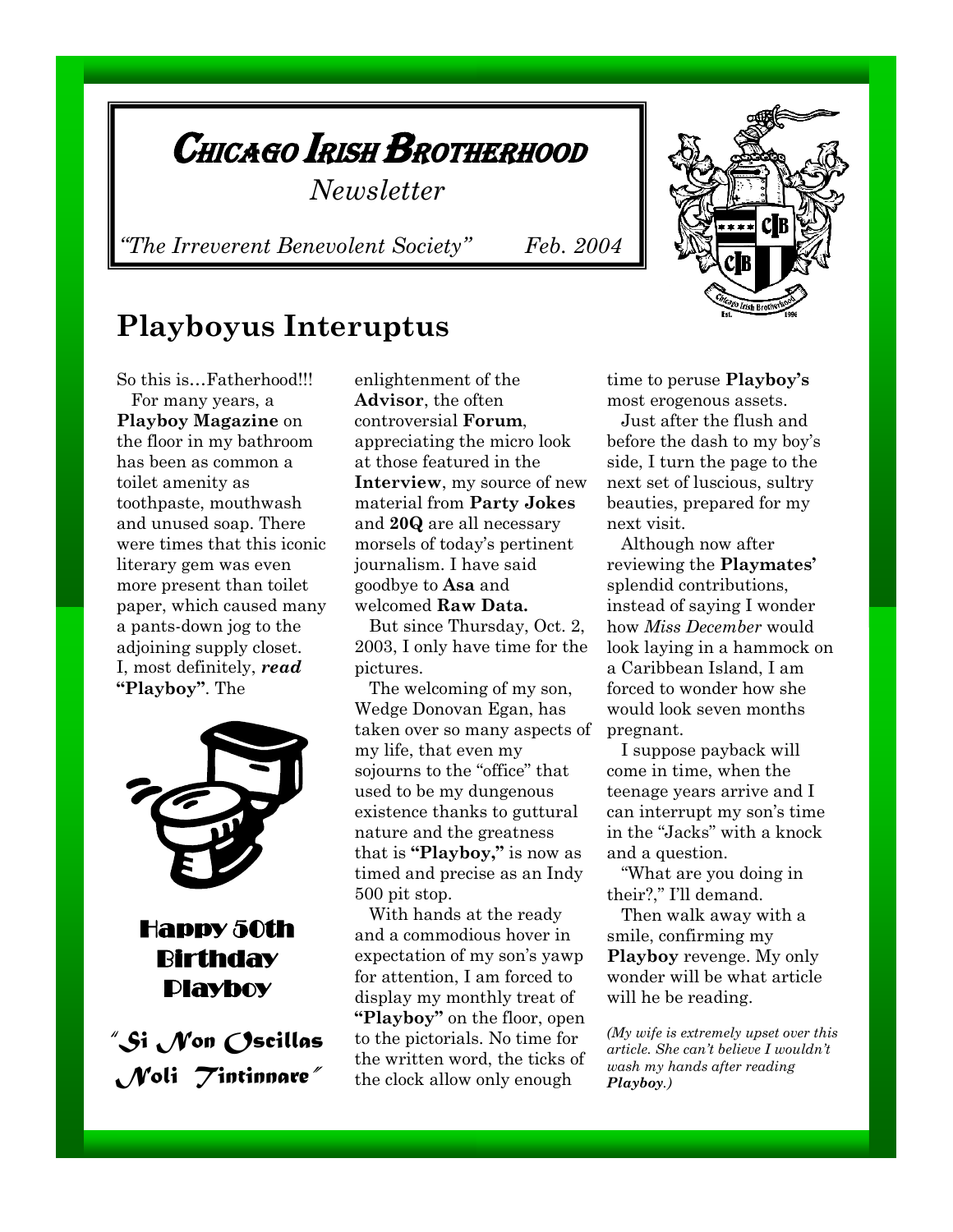# **C.I.B. 2004 Members In Good Standing;** *"MIGS"*

*The Irreverent Benevolent Society* has triumphed by the power of friendship. When we sign a check for charity, it has some sort of connection to our membership. As a member of the **C.I.B.** your input is crucial to all the money we donate.

We are an *"all-money in/all-money out"* organization.

The \$20 annual dues for membership helps keep the checking account from dropping into the red. It also helps us round up. For example; The **2003 Day at the Races** generated \$671 after we paid the "tab." We pulled \$329 from our dues money to donate an even **\$1,000** to the **Make-A-Wish Foundation**.

| Your dues count. Please become a dues paying member. |                            |
|------------------------------------------------------|----------------------------|
| Pay your dues on-line:<br>$O_r$                      | chi irish-bro.tripod.com   |
| Mail your dues to:                                   | <b>C.I.B. Headquarters</b> |
|                                                      | 28 E. Division             |
|                                                      | Chicago, IL 60610          |

| Patti Bencich         | <b>Russell Hyde</b>        | Dave Owen                  |
|-----------------------|----------------------------|----------------------------|
| Lee Bulleri           | Lena Hynes                 | <b>Chris Palermo</b>       |
| Roy Bulleri           | <b>Michelle Hynes</b>      | <b>Chris Palusek</b>       |
| Linda Campbell        | <b>Patrick Hynes</b>       | <b>Tom Peroulas</b>        |
| <b>John Chambers</b>  | <b>John Keeley</b>         | <b>Colleen Prendergast</b> |
| <b>Mike Connolly</b>  | Pat Kelly                  | <b>Dave Rasmussen</b>      |
| Jon & Donna Conrad    | P.J. Kelly                 | <b>Gary Reidy</b>          |
| K.A. Conran           | <b>Denise Kieper</b>       | <b>Paul Robertson</b>      |
| <b>Tom Conrick</b>    | Dan Kinsella               | T.J. Royce                 |
| The Cunningham Family | <b>Bill Kohl</b>           | Dan Sapienza               |
| Gordon "Dublin"       | "Beef" Kosenesky           | <b>Nancy Smrstik</b>       |
| Terry Egan            | <b>Tony Lubric</b>         | <b>Therese Smrstik</b>     |
| <b>Arky Englebert</b> | <b>Ted McCarthy</b>        | <b>Ed Stritch</b>          |
| <b>Steve Fallon</b>   | <b>Thomas McElligot</b>    | <b>Chris Surdyk</b>        |
| Dan Fogerty, Sr.      | John McKenna               | <b>Brian Thomas</b>        |
| Dan Fogerty           | <b>Eugene Martello</b>     | <b>Bob Vais</b>            |
| <b>Tim Fossey</b>     | <b>Jill Marzalek</b>       | <b>Mike Ward</b>           |
| <b>Gregg Gall</b>     | Mike & Madhu Mayer         | <b>Ray Wilbert</b>         |
| <b>Frank Gonzalez</b> | <b>Mike Mitchell</b>       | Mike Wilfong               |
| <b>Kellan Grant</b>   | <b>Tom Muldoon</b>         | <b>Ron Williams</b>        |
| <b>Bruce Hammer</b>   | <b>Matt Murphy</b>         | <b>Steven R. Willuweit</b> |
| Logan Handibode       | <b>Richard Murhpy</b>      | <b>Steve Willuweit</b>     |
| <b>Tom Hoban</b>      | <b>Adrian Nicolson</b>     | <b>Chris Zak</b>           |
| Mike Horvath          | <b>Tom Novotny</b>         | <b>Jim Zak</b>             |
| Lance Houia           | John O'Halloran            | <b>Nancy Ziegler</b>       |
| <b>Randy Hribal</b>   | <b>Kevin O'Shaughnessy</b> |                            |
|                       |                            |                            |